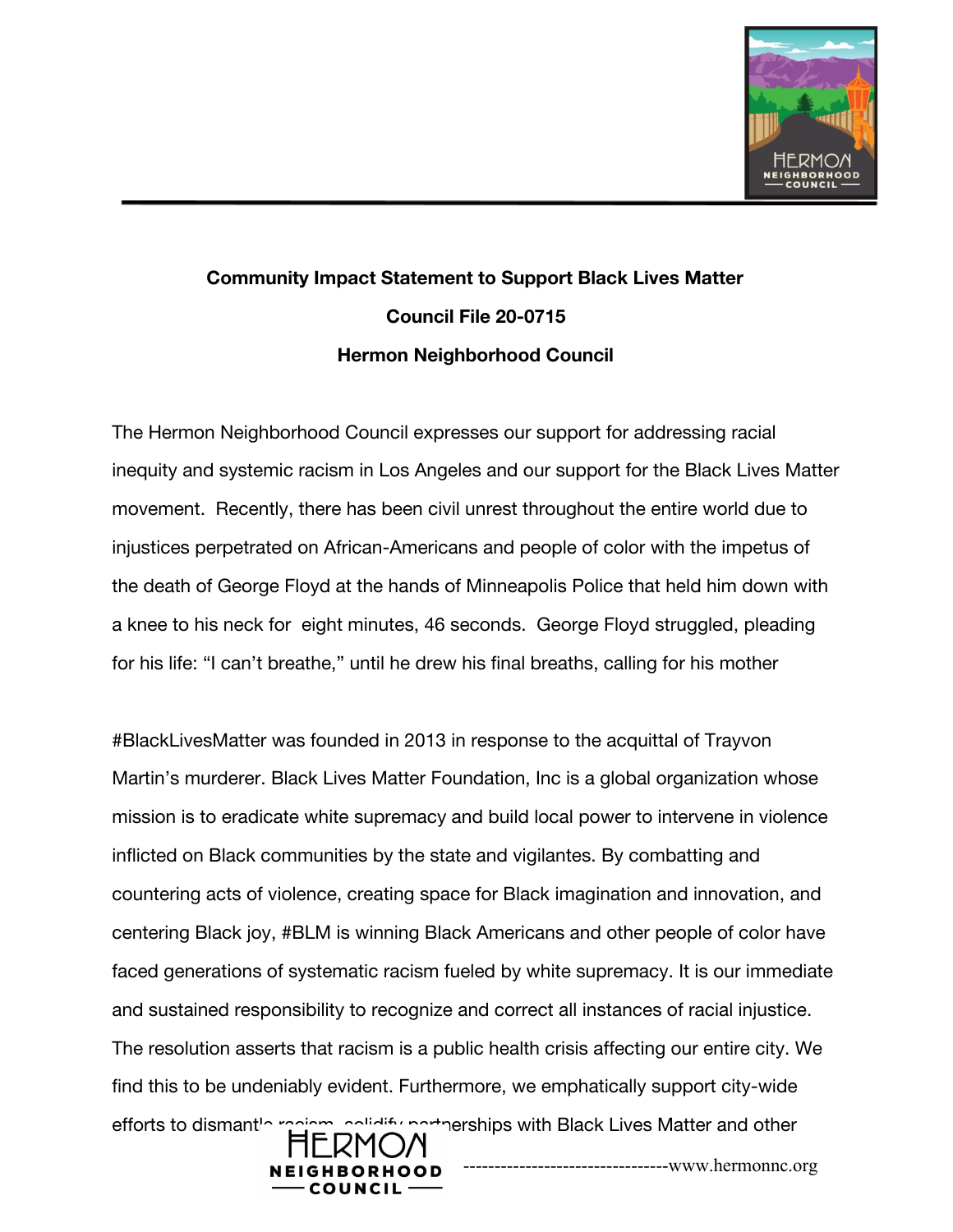organizations confronting racism, amplify issues of racism, and to further enhance diversity and

to ensure *antiracism* principles across City government.

To compound the issues of racial inequality and structural racism, there is also the worldwide pandemic of COVID-19 that disproportionately affects people of color. Moving forward, there must be a method to explore racial health disparities across our nation. Black people having less access to healthcare and statistically higher rates of diabetes and heart disease have a tremendous impact on underserved neighborhoods that have already felt economic impacts since, for the most part, these communities are essential workers.

We draft this resolution due in large part to important studies that show how racism is a public health issue and was demonstrated by the Advancement Project's study *Race Counts- Tracking Racial Disparity in California.* This important study highlights that the first COVID-19 cases started in wealthier areas that had the privilege of traveling abroad and were able to fend off the disease by being able to shelter in place. Conversely, in communities of color that were often essential workers in retail stores or hospitals, the disease multiplied at an alarming rate. "*The COVID-19 crisis shows that one of the deadliest underlying conditions in America is systemic racism. For generations, racial and economic segregation has limited Angelenos' mobility, resulting in the concentration of low-income Black, Latinx, Indigenous, and other people of color in socioeconomically disadvantaged communities – communities exposed to toxic chemicals and other unhealthy land uses, failing infrastructure, and lack of access to services. The average life expectancy in L.A.'s City Council District 8 in South Los Angeles is 78.0 years, while the average in Council District*



---------------------------------www.hermonnc.org